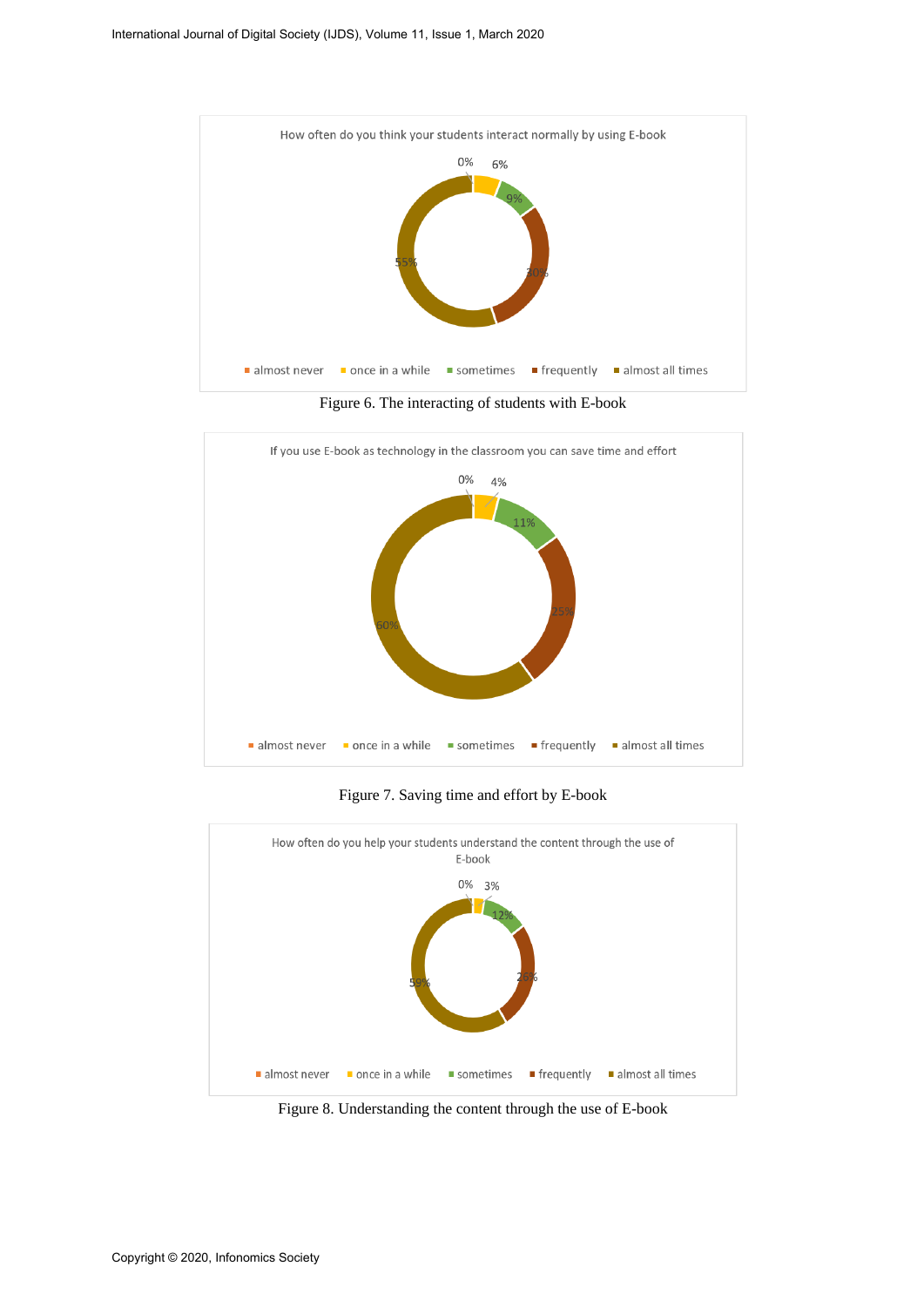

Figure 9. Students engage in activities thorough E-book



Figure 10. The E-book replacement by the paper book

The E-book has some disadvantage such as, readers have difficult read from the screen of the new generation of books, which is in a digital format. These devices strain the reader's eyes by reading through screens. The readers should be in specific situations with light to keep away from reflections and be able to read; otherwise, they face difficulty in reading with distractions of lighting. When the inventors find out a solution for this major issue, we will see a new generation carrying the E-book to school. But papers are still interesting for kids to tear, use, hold, fold, and crafting [21].

According to Vasileiou, Rowley, and Hartley, [29] the replacement of the printed book will need more time, and the E-book will need more time to be used for educational purposes. As graduate students in educational technology, the faculties in this department still requires printed textbooks to teach us how we can apply technology in the educational field. Which means they should be the first educators encourage use to use this kind of technology. That is supported my idea when I wrote "the printed

textbook will be used in education for next three years". At the same time as instructional designers, we should find a good design and work all the tools that facilitate the knowledge delivered.

The results displayed a reliable positive want to use and apply E-books and the amount of motivation the teachers have in incorporating technology in their classrooms to their personal fluency and tech savvies in technology as a whole. The E-books are a bridge to deliver challenging content. Teachers showed a high rate of using technology in their life and are enthusiastic to use it for their teaching purposes because it facilitates their efforts of explaining the needed contents which reflects on the quality of education. The E-books tool is a strategy of learning through the difficulty of assistive devices [18]. At the same time, it is the teacher's task to choose the developing environment that is needed and to select the best way to teach the content [27]. The target of teacher's job is to find a way that gives access for learners to build upon, understand, and discover the classroom content [19]. Changing the method and